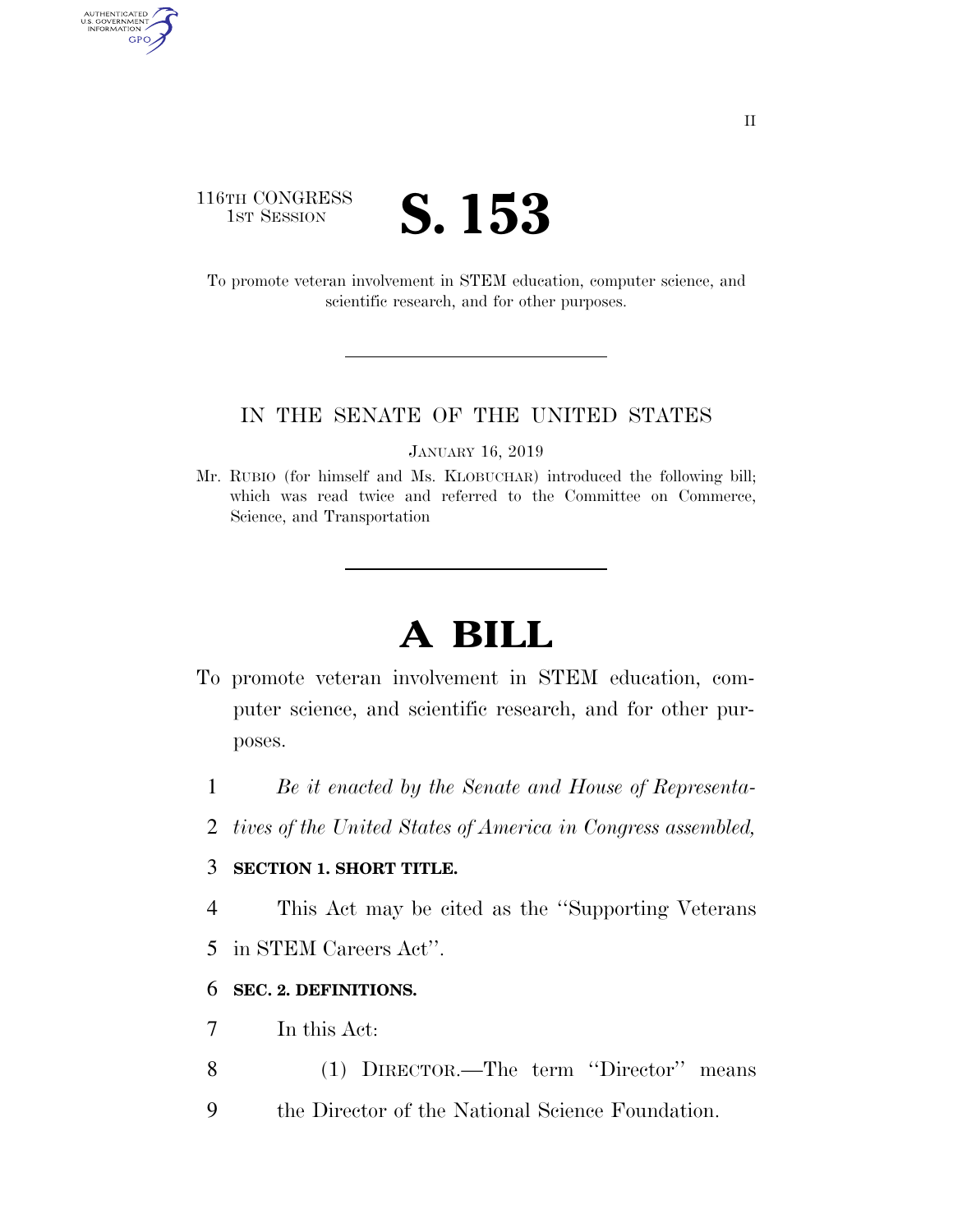(2) FOUNDATION.—The term ''Foundation'' means the National Science Foundation.

 (3) STEM.—The term ''STEM'' has the mean- ing given the term in section 2 of the America COM- PETES Reauthorization Act of 2010 (42 U.S.C. 6621 note).

 (4) VETERAN.—The term ''veteran'' has the meaning given the term in section 101 of title 38, United States Code.

## **SEC. 3. SUPPORTING VETERANS IN STEM EDUCATION AND COMPUTER SCIENCE.**

 (a) SUPPORTING VETERAN INVOLVEMENT IN SCI- ENTIFIC RESEARCH AND STEM EDUCATION.—The Di- rector shall, through the research and education activities of the Foundation, encourage veterans to study and pur- sue careers in STEM and computer science, in coordina-tion with other Federal agencies that serve veterans.

 (b) VETERAN OUTREACH PLAN.—Not later than 180 days after the date of enactment of this Act, the Director shall submit to the Committee on Science, Space, and Technology of the House of Representatives and the Com- mittee on Commerce, Science, and Transportation of the Senate a plan for how the Foundation can enhance its out-reach efforts to veterans. Such plan shall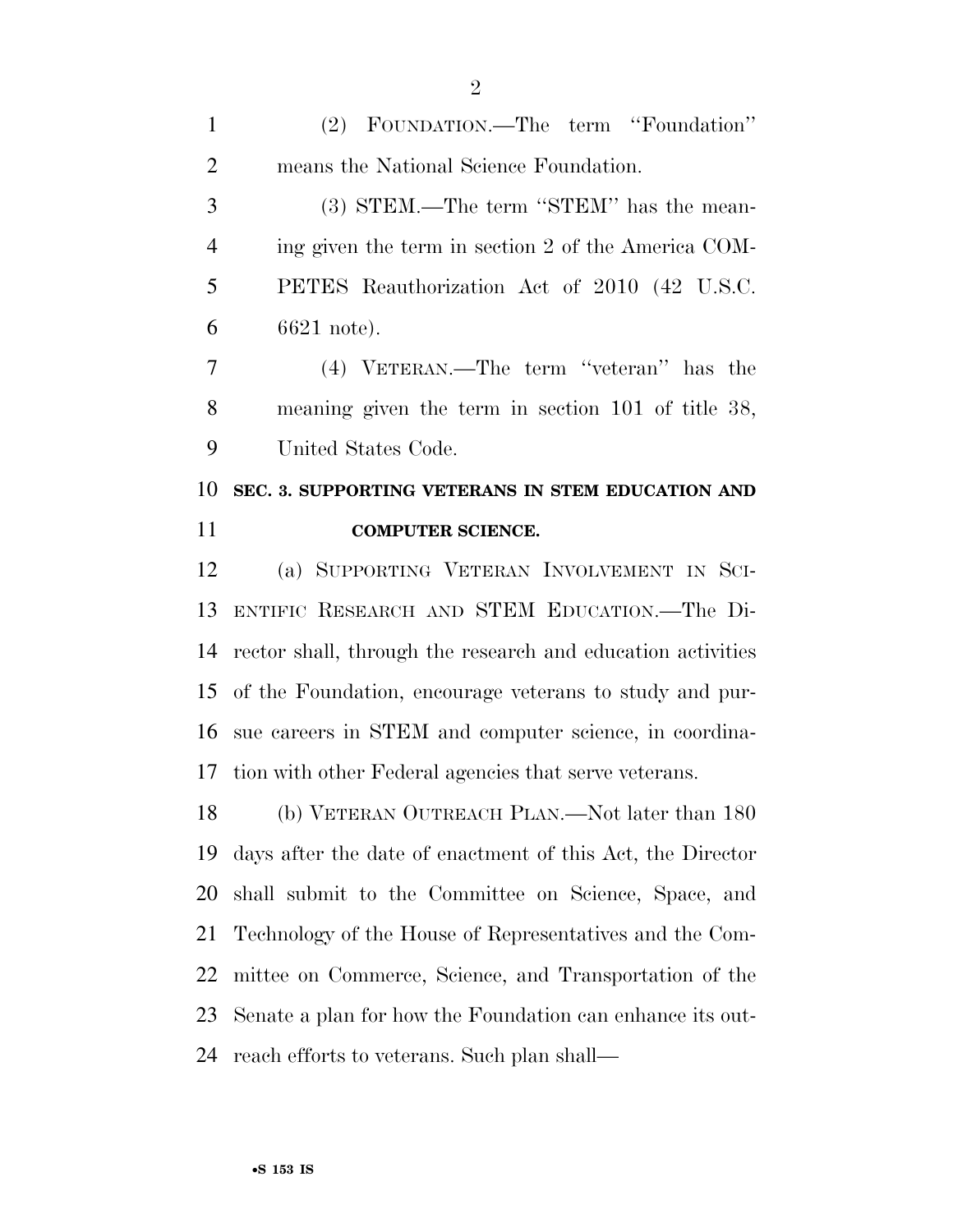(1) report on the Foundation's existing out-reach activities;

 (2) identify the best method for the Foundation to leverage existing authorities and programs to fa- cilitate and support veterans in STEM careers and studies, including teaching programs; and

 (3) include options for how the Foundation could track veteran participation in research and education programs of the Foundation, and describe any barriers to collecting such information.

 (c) NATIONAL SCIENCE BOARD INDICATORS RE- PORT.—The National Science Board shall provide in its annual report on indicators of the state of science and en- gineering in the United States any available and relevant data on veterans in science and engineering careers or education programs.

 (d) ROBERT NOYCE TEACHER SCHOLARSHIP PRO- GRAM UPDATE.—Section 10 of the National Science Foundation Authorization Act of 2002 (42 U.S.C. 1862n– 1) is amended—

- 21 (1) in subsection  $(a)(5)$ —
- (A) in subparagraph (A), by striking 23 "and" at the end;

 (B) in subparagraph (B), by striking the 25 period at the end and inserting "; and"; and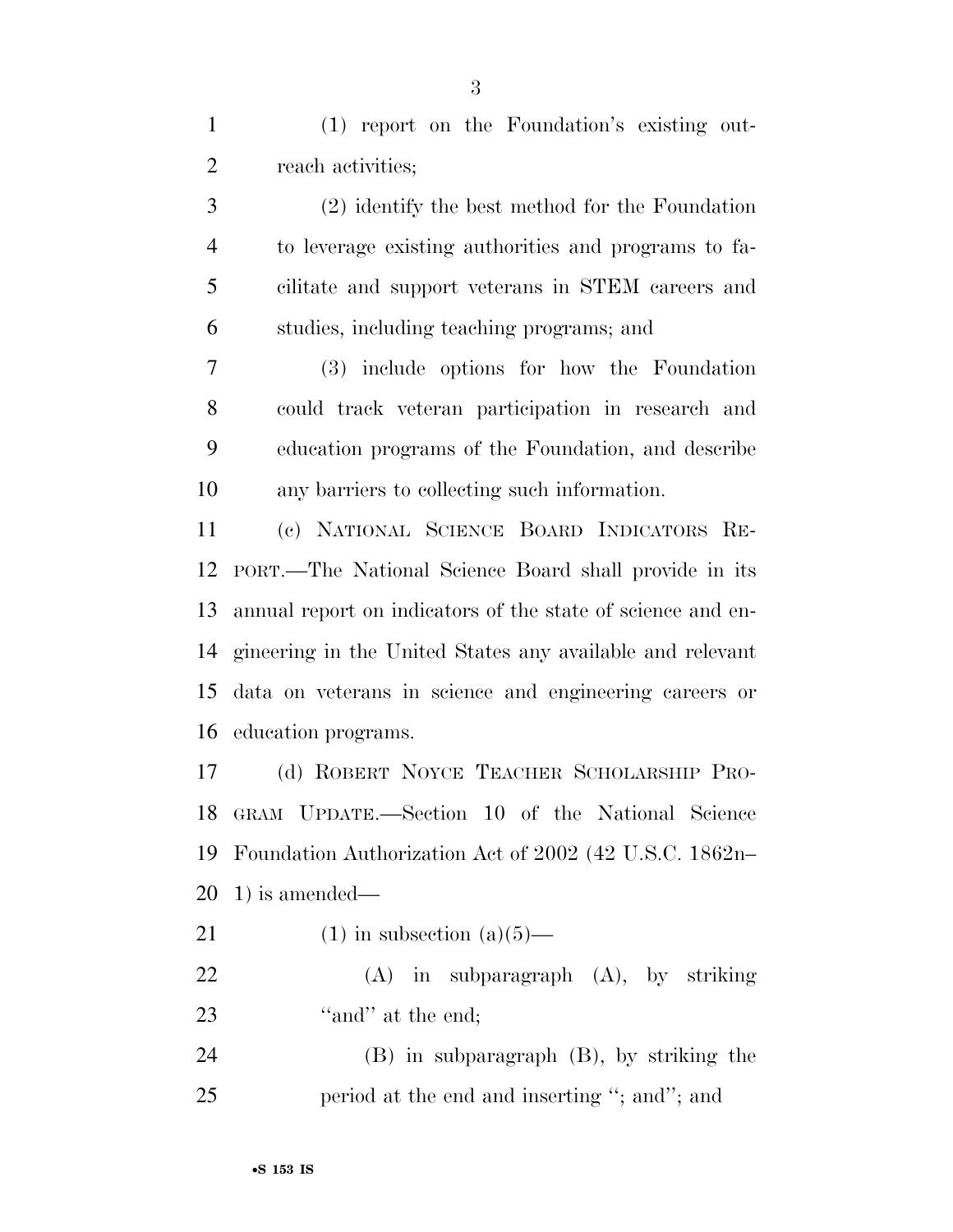| $\mathbf{1}$   | (C) by adding at the end the following:                |
|----------------|--------------------------------------------------------|
| $\overline{2}$ | $\cdot$ (C) higher education programs that serve       |
| 3              | or support veterans.";                                 |
| $\overline{4}$ | (2) in subsection (b)(2)(F)—                           |
| 5              | (A) by striking "and students" and insert-             |
| 6              | ing ", students"; and                                  |
| $\tau$         | (B) by inserting ", and veterans" before               |
| 8              | the period at the end;                                 |
| 9              | $(3)$ in subsection $(e)(2)$ , by inserting "and vet-  |
| 10             | erans" before the period at the end; and               |
| 11             | $(4)$ in subsection $(d)(2)$ , by inserting "and vet-  |
| 12             | erans" before the period at the end.                   |
| 13             | (e) NATIONAL SCIENCE FOUNDATION TEACHING               |
| 14             | FELLOWSHIPS AND MASTER TEACHING FELLOWSHIPS            |
| 15             | UPDATE.—Section $10A(d)$ of the National Science Foun- |
| 16             | dation Authorization Act of 2002 (42 U.S.C. 1862n-     |
| 17             | $(a(d))$ is amended—                                   |
| 18             | $(1)$ in paragraph $(3)(F)$ —                          |
| 19             | (A) by striking "and individuals" and in-              |
| 20             | serting ", individuals"; and                           |
| 21             | (B) by inserting ", and veterans" before               |
| 22             | the period at the end; and                             |
| 23             | $(2)$ in paragraph $(4)(B)$ , by inserting "and vet-   |
| $2\pi$         | orang" hoforo the period at the end                    |

24 erans'' before the period at the end.

4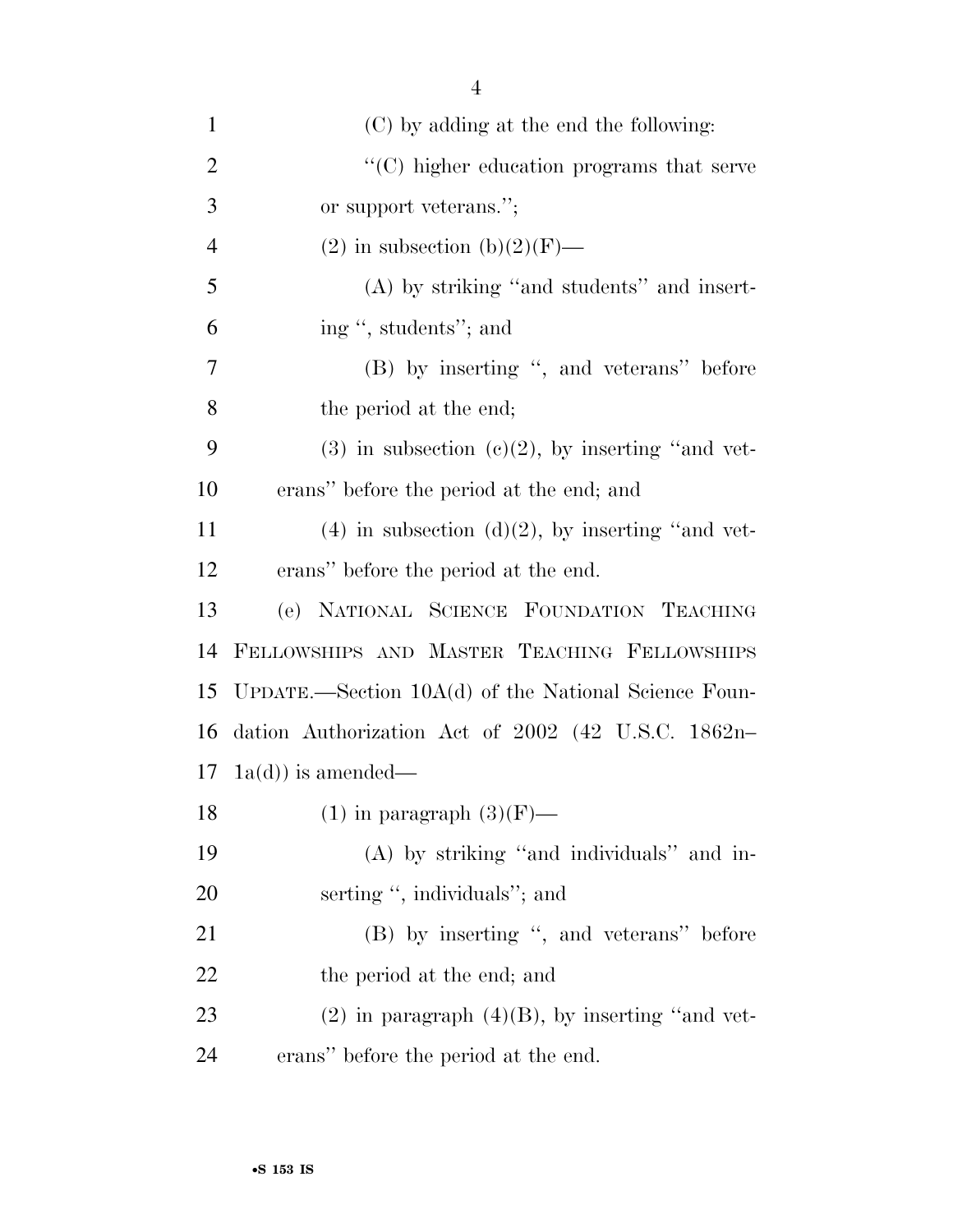| $\mathbf{1}$   | (f) NATIONAL SCIENCE FOUNDATION COMPUTER                       |
|----------------|----------------------------------------------------------------|
| 2              | AND NETWORK SECURITY CAPACITY BUILDING GRANTS                  |
| 3              | UPDATE.—Section $5(a)$ of the Cyber Security Research          |
| $\overline{4}$ | and Development Act $(15 \text{ U.S.C. } 7404(a))$ is amended— |
| 5              | $(1)$ in paragraph $(1)$ , by inserting "and stu-              |
| 6              | dents who are veterans" after "these fields"; and              |
| 7              | $(2)$ in paragraph $(3)$ —                                     |
| 8              | $(A)$ in subparagraph $(I)$ , by striking "and"                |
| 9              | at the end;                                                    |
| 10             | $(B)$ by redesignating subparagraph $(J)$ as                   |
| 11             | subparagraph $(K)$ ; and                                       |
| 12             | (C) by inserting after subparagraph (I) the                    |
| 13             | following:                                                     |
| 14             | $\lq\lq(J)$ creating opportunities for veterans to             |
| 15             | transition to careers in computer and network                  |
| 16             | security; and".                                                |
| 17             | GRADUATE TRAINEESHIPS IN COMPUTER AND<br>(g)                   |
|                | 18 NETWORK SECURITY RESEARCH UPDATE.-Section                   |
| 19             | $5(e)(6)(C)$ of the Cyber Security Research and Develop-       |
| 20             | ment Act (15 U.S.C. 7404(c)(6)(C)) is amended by insert-       |
| 21             | ing "or veterans" after "disciplines".                         |
| 22             | (h) VETERANS AND MILITARY FAMILIES STEM                        |
| 23             | EDUCATION INTERAGENCY WORKING GROUP.                           |
| 24             | (1) IN GENERAL.—The Director of the Office of                  |
| 25             | Science and Technology Policy shall establish an               |
|                |                                                                |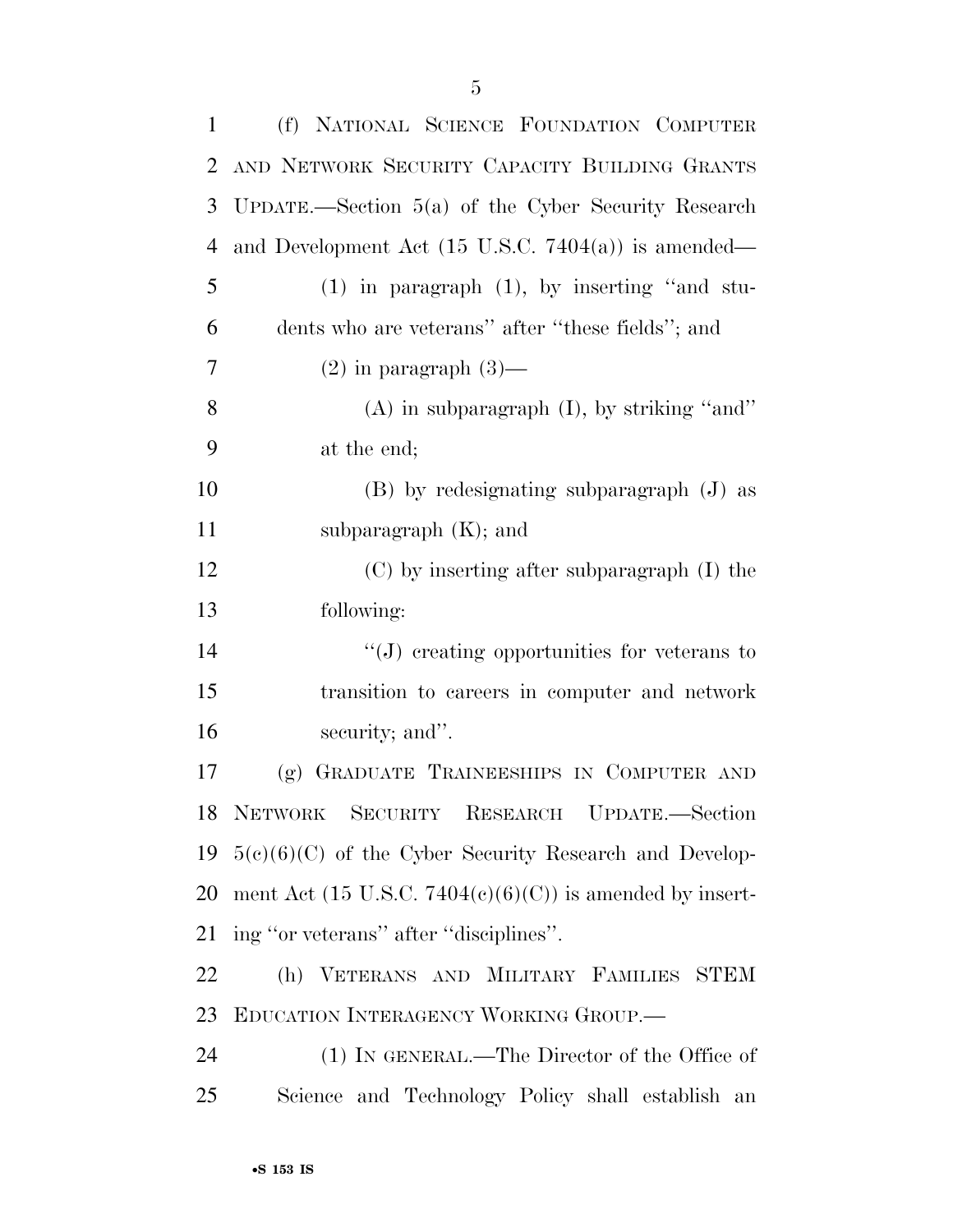| $\mathbf{1}$   | interagency working group to coordinate Federal      |
|----------------|------------------------------------------------------|
| $\overline{2}$ | programs and policies for transitioning and training |
| 3              | veterans and military spouses for STEM careers.      |
| $\overline{4}$ | DUTIES OF INTERAGENCY<br>(2)<br>WORKING              |
| 5              | GROUP.—The interagency working group established     |
| 6              | under paragraph $(1)$ shall—                         |
| 7              | (A) coordinate any Federal agency STEM               |
| 8              | outreach activities and programs for veterans        |
| 9              | and military spouses; and                            |
| 10             | (B) develop and facilitate the implementa-           |
| 11             | tion by participating agencies of a strategic        |
| 12             | plan, which shall—                                   |
| 13             | (i) specify and prioritize short- and                |
| 14             | long-term objectives;                                |
| 15             | (ii) specify the common metrics that                 |
| 16             | will be used by Federal agencies to assess           |
| 17             | progress toward achieving such objectives;           |
| 18             | (iii) identify barriers veterans face in             |
| 19             | reentering the workforce, including a lack           |
| 20             | of formal STEM education, career guid-               |
| 21             | ance, and the process of transferring mili-          |
| 22             | tary credits and skills to college credits;          |
| 23             | (iv) identify barriers military spouses              |
| 24             | in establishing careers in STEM<br>face              |
| 25             | fields;                                              |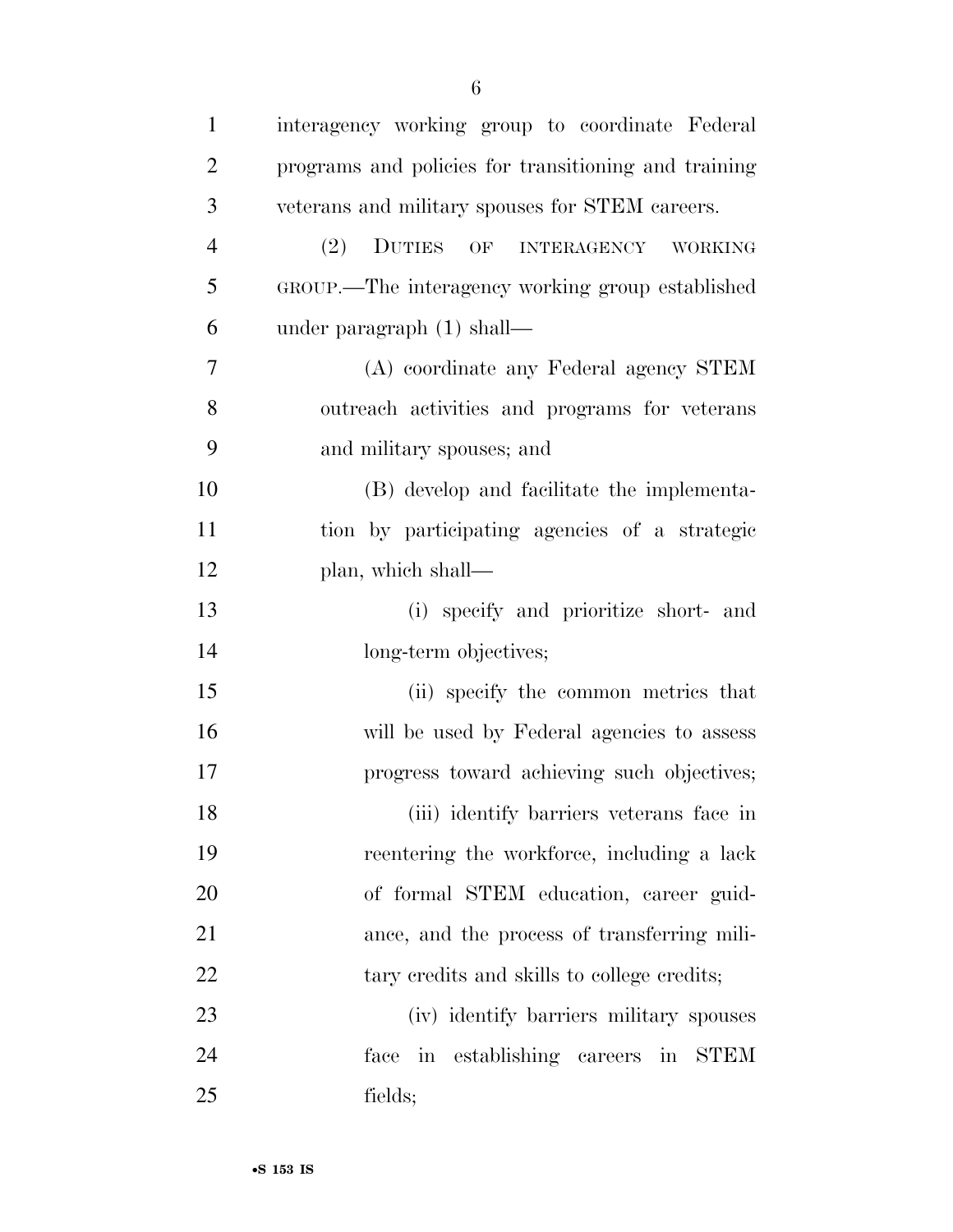(v) describe the approaches that each participating agency will take to address administratively the barriers described in clauses (iii) and (iv); and (vi) identify any barriers that require Federal or State legislative or regulatory changes in order to be addressed. (3) DUTIES OF OSTP.—The Director of the Of- fice of Science and Technology Policy shall encour- age and monitor the efforts of the Federal agencies participating in the interagency working group to ensure that the strategic plan required under para- graph (2)(B) is developed and executed effectively and that the objectives of such strategic plan are met. (4) REPORT.—The Director of the Office of Science and Technology Policy shall— (A) not later than 1 year after the date of enactment of this Act, submit to Congress the 20 strategic plan required under paragraph  $(2)(B)$ ; and (B) include in the annual report required 23 by section 101(d) of the America COMPETES Reauthorization Act of 2010 (42 U.S.C. 6621(d)) a description of any progress made in